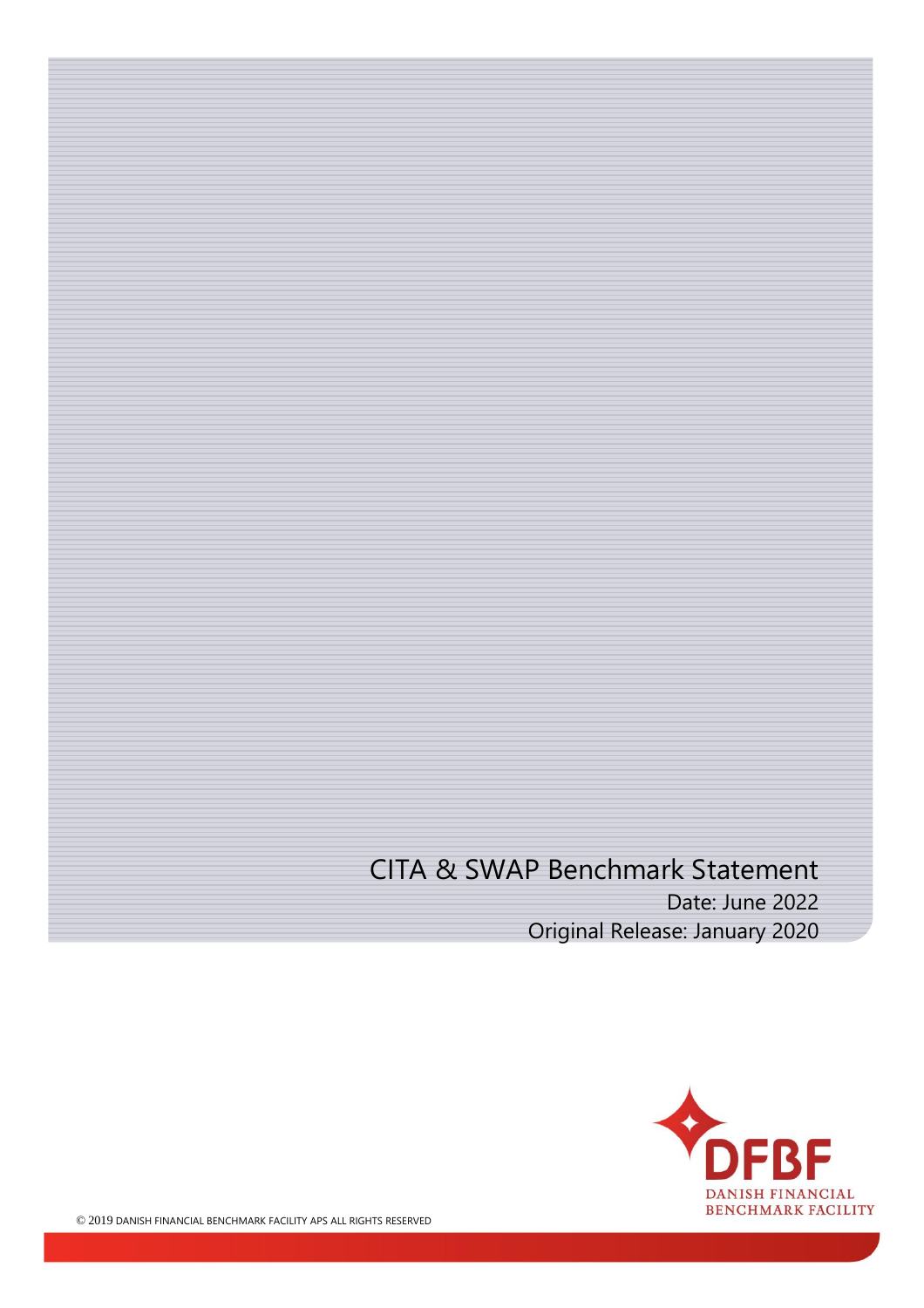### Contents

| 1 |       |  |  |
|---|-------|--|--|
| 2 |       |  |  |
|   | 2.1.1 |  |  |
|   | 2.1.2 |  |  |
| 3 |       |  |  |
|   | 3.1.1 |  |  |
|   | 3.1.2 |  |  |
| 4 |       |  |  |
| 5 |       |  |  |
| 6 |       |  |  |
| 7 |       |  |  |
| 8 |       |  |  |
| 9 |       |  |  |
|   |       |  |  |
|   |       |  |  |
|   |       |  |  |
|   |       |  |  |
|   |       |  |  |
|   |       |  |  |
|   |       |  |  |

Copyright © 2019 by Danish Financial Benchmark Facility ApS (DFBF) all rights reserved. This document or any portion thereof may not be reproduced or used in any manner whatsoever without the express written permission of the DFBF.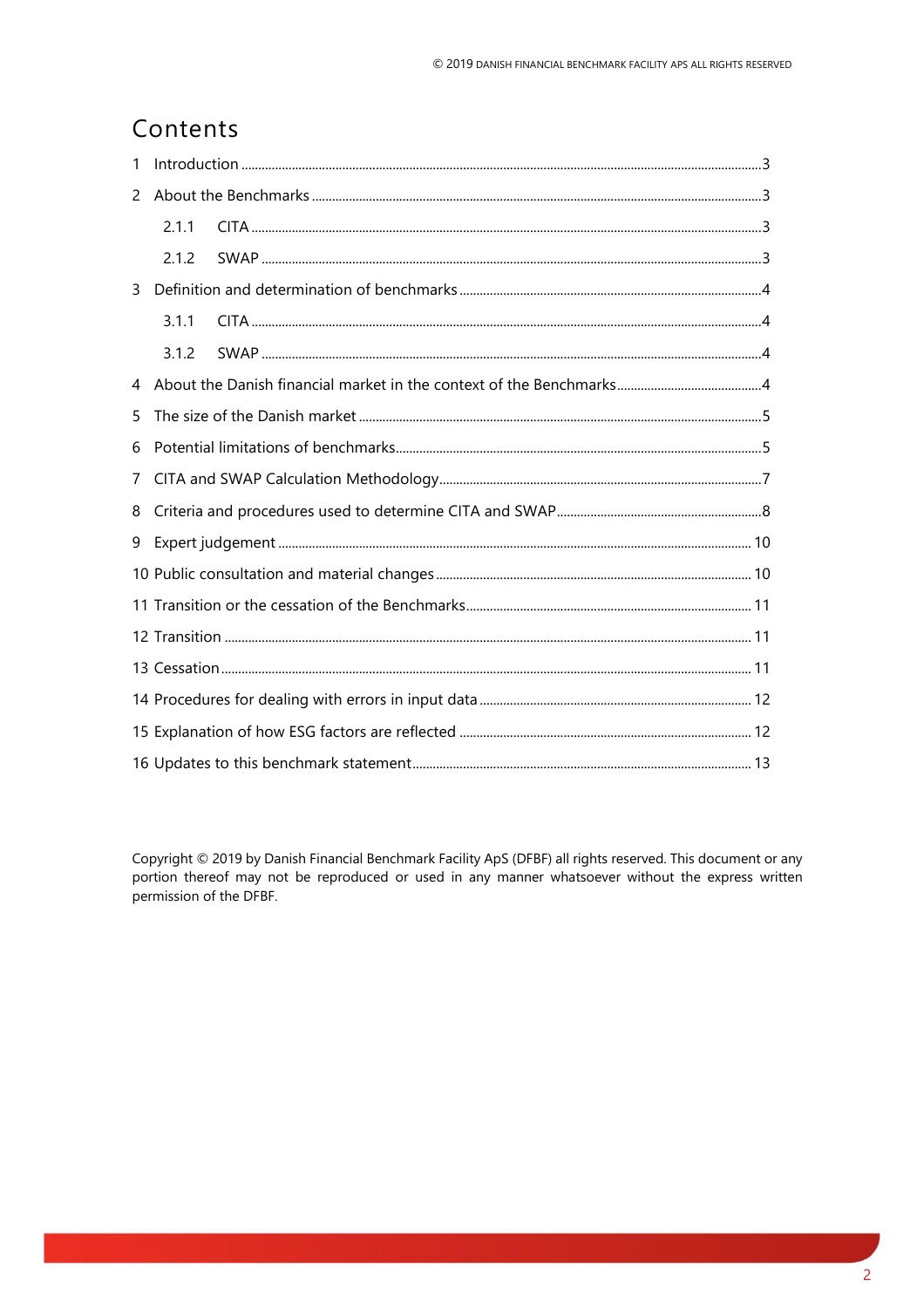### <span id="page-2-0"></span>1 Introduction

The Danish Financial Benchmark Facility (DFBF) is the benchmark administrator for the family of benchmarks which consist of CITA and SWAP– both non-significant benchmarks.

This benchmark statement is published by the DFBF in compliance with Article 27 of the European Benchmark Regulation (BMR) and the accompanying ESMA Regulatory Technical Standards.

## <span id="page-2-1"></span>2 About the Benchmarks

Under BMR a 'family of benchmarks' means a group of benchmarks provided by the same administrator and determined from input data of the same nature which provides specific measures of the same or similar market or economic reality.

CITA and SWAP are considered 'non-significant benchmarks' following the definition set out in BMR Article 3 (1)(27).

#### <span id="page-2-2"></span>2.1.1 CITA

CITA is a non-significant benchmark, calculated from submissions received from a select group of Panel Banks in Denmark. The benchmark has 6 tenors and is published at 11:00am local time, Copenhagen during all days where banks are open in Denmark.

#### <span id="page-2-3"></span>2.1.2 SWAP

SWAP is a non-significant benchmark, calculated from submissions received from a select group of Panel Banks in Denmark. The benchmark has 9 tenors and is published at 11:30am local time, Copenhagen during all days where banks are open in Denmark.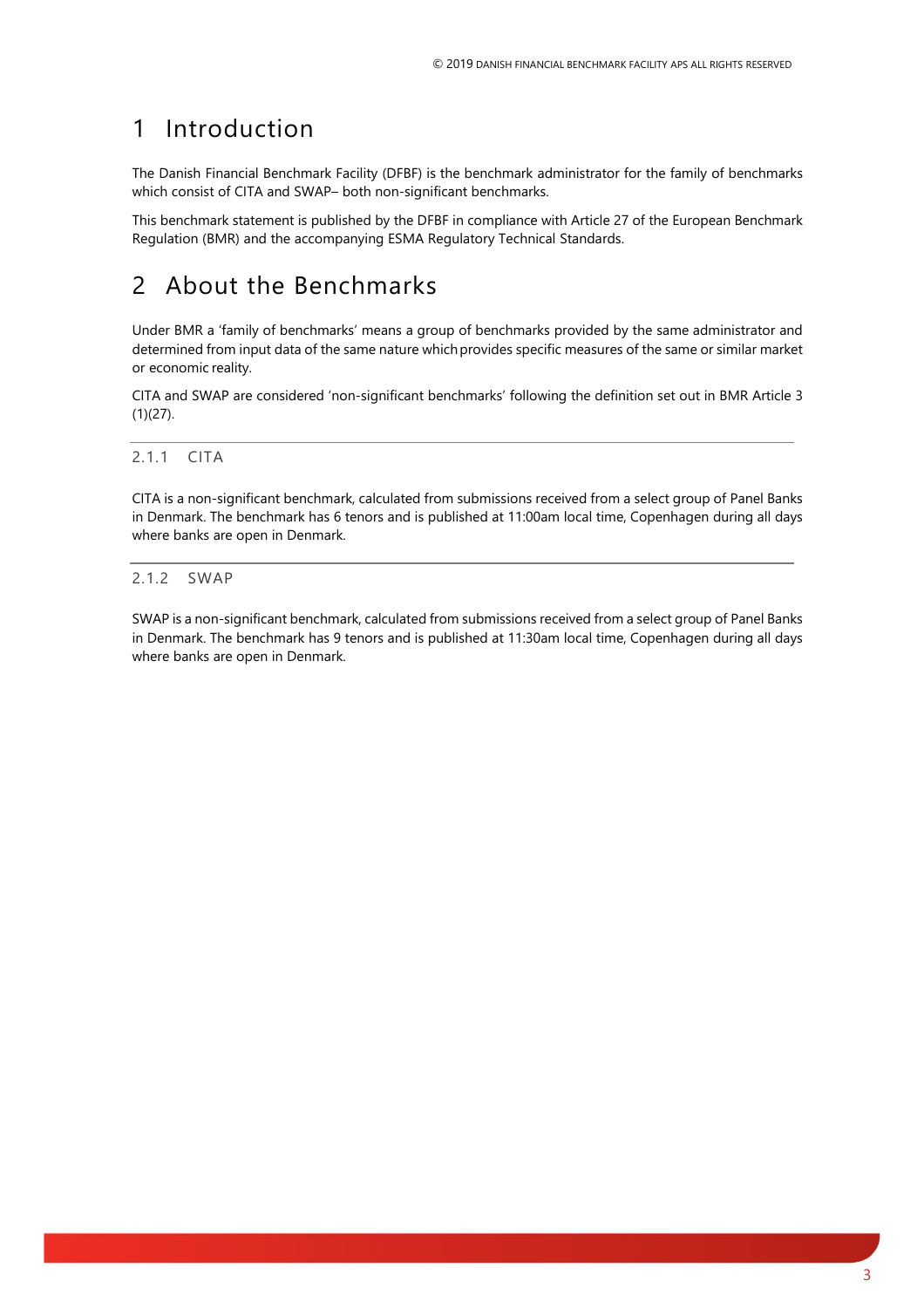### <span id="page-3-0"></span>3 Definition and determination of benchmarks

#### <span id="page-3-1"></span>3.1.1 CITA

CITA being the interest rate swap offered rate for the day-to-day rate (T/N-rate) against a fixed DKK interest rate, for the following maturities 1, 2, 3, 6, 9 and 12 months.

The rate is calculated as the arithmetic mean of selected daily contributions provided by the Panel Banks based on a committed quote.

#### <span id="page-3-2"></span>3.1.2 SWAP

SWAP being the interest rate swap mid-market quoted rate for the following maturities 2, 3, 4, 5, 6, 7, 8, 9, 10 years maturity, priced against 6 months CIBOR.

The rate is calculated as the arithmetic mean of selected daily contributions provided by the Panel Banks based on a committed quote.

### <span id="page-3-3"></span>4 About the Danish financial market in the context of the Benchmarks

In line with other global financial markets, Denmark has developed a healthy Interest rate derivatives market offering pricing in two principal products, namely CITA and SWAP. The former being the interest rate swap rate quoted for the day-to-day rate (Tom/Next) against a fixed DKK rate for monthly maturities out to one year and the latter being the interest rate swap rate for yearly maturities out to 10 years quoted against 6 months CIBOR.

The benchmarks for both CITA and SWAP represent the daily determination for both products based on an average rate for the relevant maturities provided by the Panel Banks, whose contribution is determined by a committed market quote, highlighting the depth of the underlying interest rate derivatives market.

Although the two respective benchmarks are not used for the purposes of cash settlement, being a measurement of derivative products, they both act as an important daily reference point for the Danish Financial market in general, particularly in –regard to the purposes of the necessary revaluation of outstanding portfolios. More specifically CITA as the Interest rate swap product priced against the day-to-day rate will be used by market participants hedging short-term interest rate exposure, particularly when underlying cash markets lack the necessary liquidity, whereas SWAP will offer this capacity for longer- term maturities.

The benchmarks are predominantly referenced by clients domestically in Denmark, but it should be noted that end-users internationally, managing DKK exposure, will use the CITA and SWAP determination, specifically for revaluation purposes. Clients will range from market professionals such as financial institutions and large sophisticated corporates to retail customers where in the case of CITA, the benchmark has been used as a reference for lending purposes.

Furthermore, as a crucial measurement of the DKK local interest rate market, the daily determination provides a good indication to the Central Bank and market operators in general on the future direction of DKK interest rates.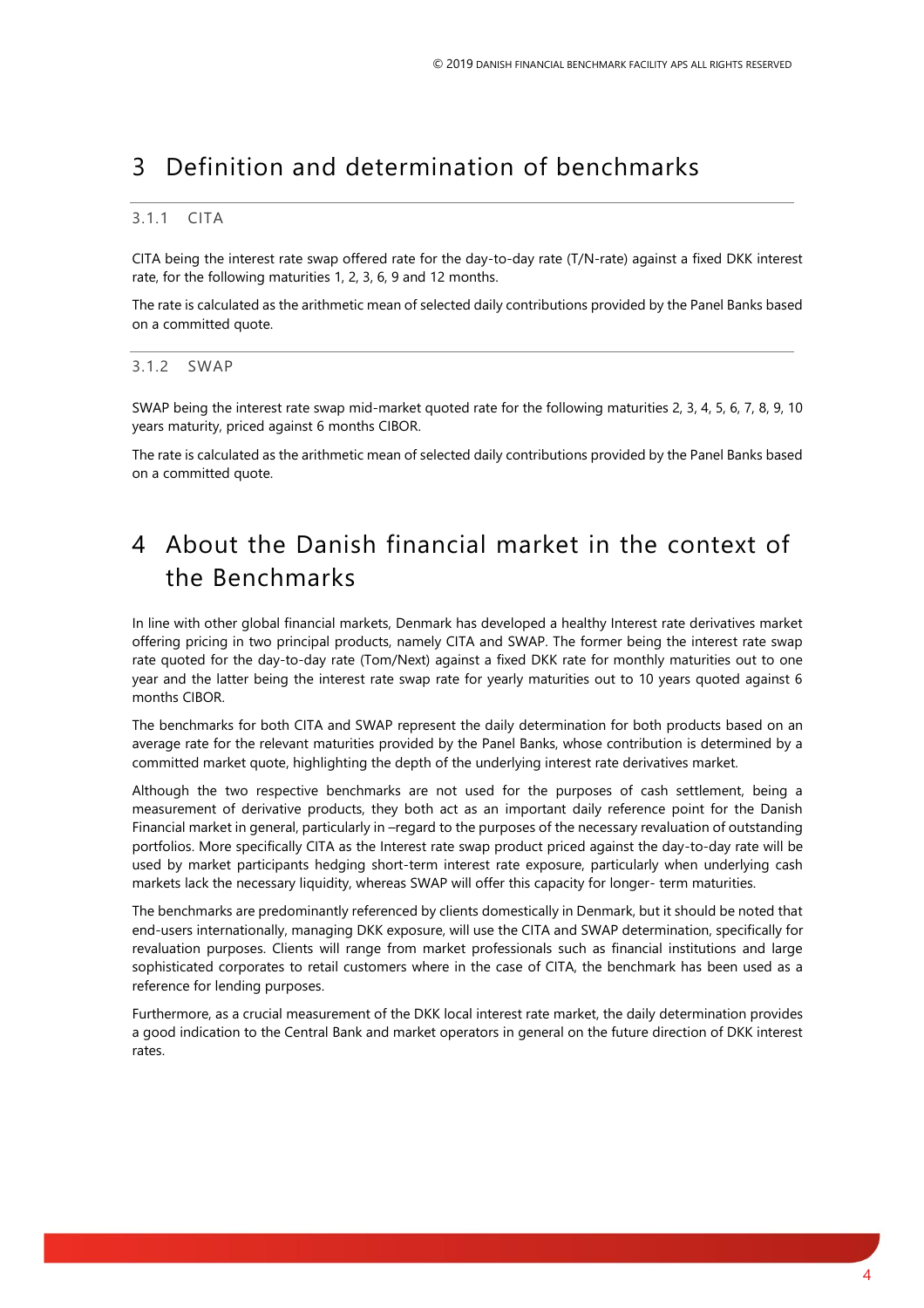# <span id="page-4-0"></span>5 The size of the Danish market

| Product                                                | Average daily nominel amounts (DKK billion) |
|--------------------------------------------------------|---------------------------------------------|
| <b>Deposits</b>                                        |                                             |
| Lending (banks located in DK)                          | 0.7                                         |
| Lending (banks located outside DK)                     | 1.3                                         |
| Borrowing (banks located in DK)                        | 1.2                                         |
| Borrowing (banks located outside DK)                   | 2.8                                         |
| Repo                                                   |                                             |
| Cash lending / reverse repo (banks located in DK)      | 8.2                                         |
| Cash lending / reverse repo (banks located outside DK) | 2.1                                         |
| Cash borrowing / repo (banks located in DK)            | 10.2                                        |
| Cash borrowing / repo (banks located outside DK)       | 2.4                                         |
| <b>FX Swaps</b>                                        |                                             |
| DKK is paid in short leg (banks located in DK)         | 0.8                                         |
| DKK is paid in short leg (banks located outside DK)    | 27.3                                        |
| DKK is received in short leg banks located in DK)      | 1.2                                         |
| DKK is received in short leg banks located outside DK) | 13.5                                        |
| TN IRS (CITA)                                          |                                             |
| TN rate is paid (bank located in DK)                   | 0.3                                         |
| TN rate is paid (bank located outside DK)              | 0.1                                         |
| TN rate is received (banks located in DK)              | 0.5                                         |
| TN rate is received (banks located outside DK)         | 0.1                                         |
| <b>FRA</b>                                             |                                             |
| Fixed rate is paid (banks located in DK)               | 0.0                                         |
| Fixed rate is paid (banks located outside DK)          | 0.0                                         |
| Fixed rate is received (banks located in DK)           | 0.0                                         |
| Fixed rate is received (banks located outside DK)      | 0.1                                         |
| *DNB Money Market survey Q2, 2021                      |                                             |

## <span id="page-4-1"></span>6 Potential limitations of benchmarks

Potential limitations of the benchmark, in particular, the circumstances in which the measurement of the underlying market for each benchmark may become unreliable, are as follows:

a. If there is a lack of sufficient input data to determine the Benchmarks

The Benchmarks methodology and procedures are designed to ensure that the Benchmarks can be published every day banks are open in Denmark.

The table below shows the contingency plans if one or more banks are unable to submit rates to the benchmark and how the benchmark is calculated.

| Number of Submissions | Calculation Methodology and Contingency                                              |
|-----------------------|--------------------------------------------------------------------------------------|
| 8 or more             | Top and tail (2) highest and lowest then arithmetic mean of<br>remaining submissions |
| $4 - 7$               | Top and tail (1) highest and lowest then arithmetic mean of<br>remaining submissions |
|                       | Arithmetic mean of submitted rates                                                   |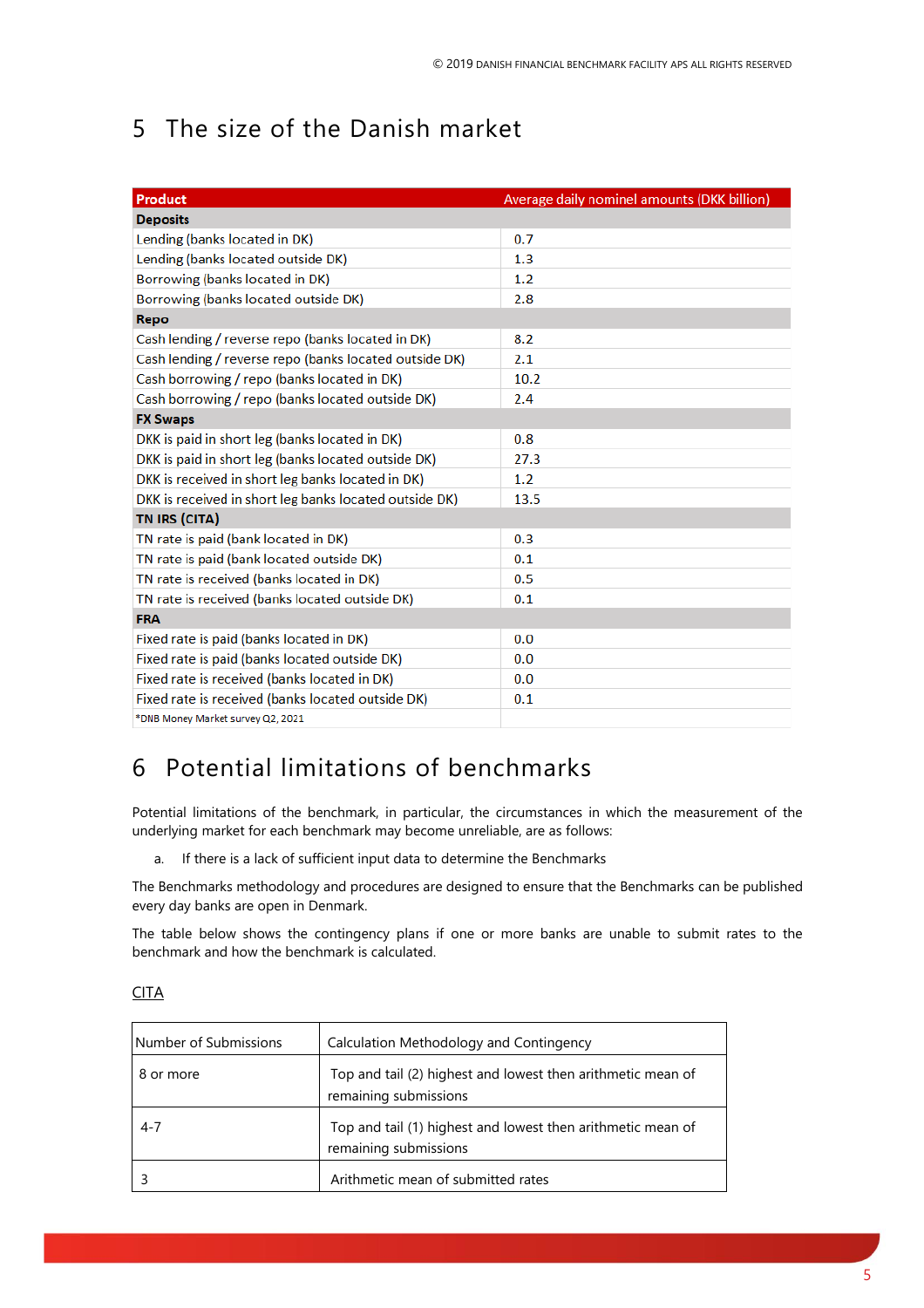| 2 Contingency   | In the case where the required quorum is not met and the<br>DFBF receives Input Data from less than three (3) Panel<br>Banks, but greater than one Panel Bank, contingency<br>measures are enacted and the shortfall of one contribution<br>will be replaced by using the previous day's CITA rate once. |
|-----------------|----------------------------------------------------------------------------------------------------------------------------------------------------------------------------------------------------------------------------------------------------------------------------------------------------------|
| 0-1 Contingency | Publish yesterday's aggregate benchmark rate                                                                                                                                                                                                                                                             |

#### **SWAP**

| Number of Submissions | Calculation Method and Contingency calculations                                                                                                                                                                                                                                                |  |
|-----------------------|------------------------------------------------------------------------------------------------------------------------------------------------------------------------------------------------------------------------------------------------------------------------------------------------|--|
| 8 or more             | Top and tail (2) highest and lowest then arithmetic mean<br>of remaining submissions                                                                                                                                                                                                           |  |
| 4-7                   | Top and tail (1) highest and lowest then arithmetic mean<br>of remaining submissions                                                                                                                                                                                                           |  |
| 3                     | Arithmetic mean of submitted rates                                                                                                                                                                                                                                                             |  |
| 2 Contingency         | In the case where the required quorum is not met<br>and the DFBF receives Input Data from less than<br>three (3) Panel Banks, but greater than one Panel<br>Bank, contingency measures are enacted and the<br>shortfall of one will be replaced by using the<br>previous day's Swap rate once. |  |
| 0-1 Contingency       | Publish yesterday's aggregate benchmark rate                                                                                                                                                                                                                                                   |  |

b. If the degree of liquidity in the underlying market becomes insufficient to provide input data to determine the Benchmarks

Panel Banks apply a priority to input data as described in their relative Panel Bank Code of Conduct. Please refer to the DFBF CITA SWAP Panel Bank Code of Conduct on the DFBF website.

c. If a Panel Bank's transactions in the underlying markets described above are not sufficient from which to base its submission, its expert judgement in relation to the following information should be considered and applied:

If a Panel Bank's available information in the underlying markets is insufficient from which to base its input data submission, it can apply expert judgement in relation to determining its input data. The use of expert judgment or discretion by Panel Banks makes it highly unlikely that an insufficient degree of liquidity in the underlying market would endanger the integrity and reliability of the Benchmarks determination.

In the case an exceptional market event arose, an exceptional meeting of the Benchmarks Oversight Committee will be convened to consider the circumstances and make appropriate decisions in respect to the immediate future publication of the Benchmarks rates.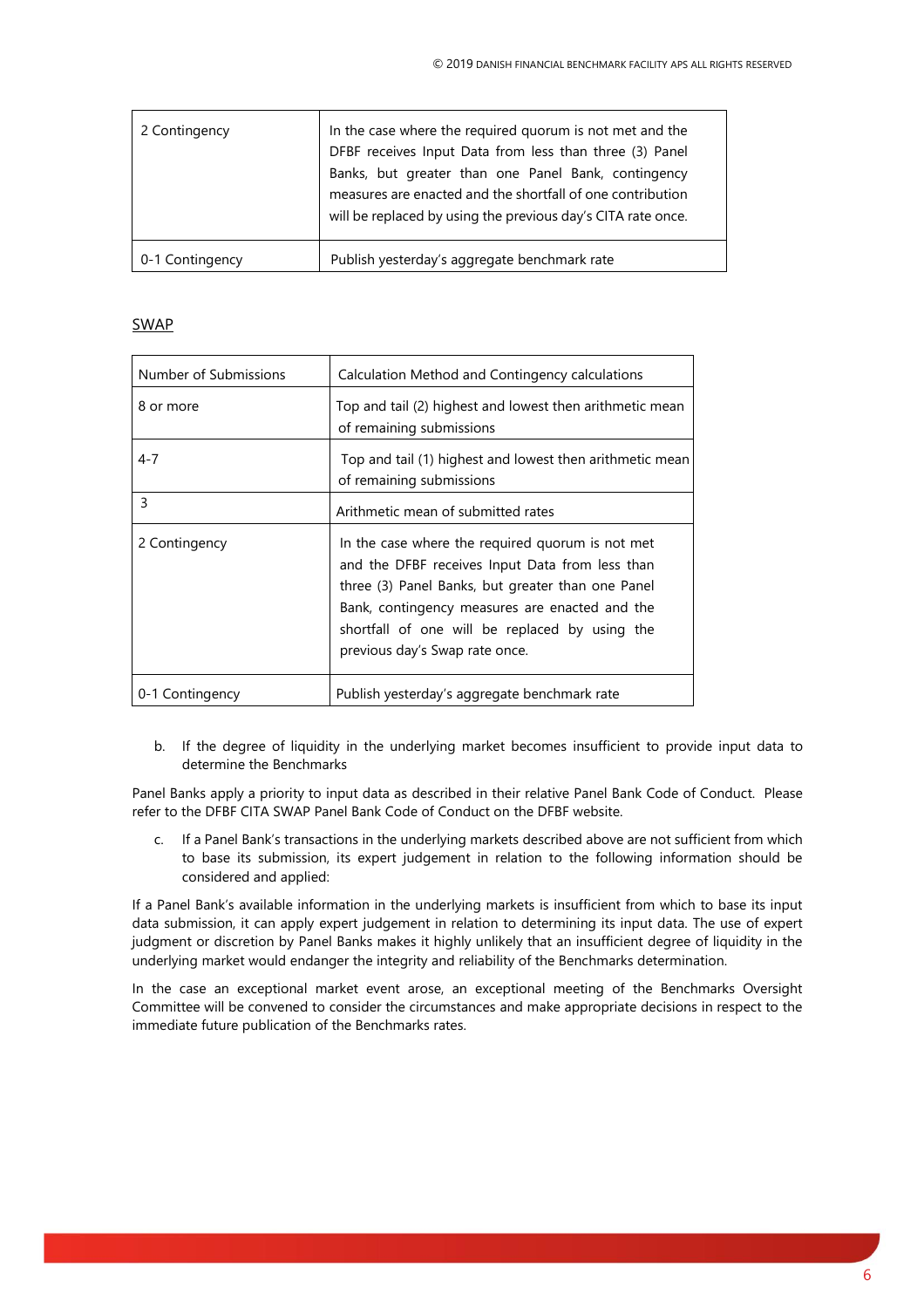# <span id="page-6-0"></span>7 CITA and SWAP Calculation Methodology

#### **CITA**

The CITA Calculation Methodology is designed to provide the most accurate and reliable benchmark rate to reflect the underlying financial market it measures. To achieve this outcome a number of banks from within the DKK interbank interest rate swaps market have been selected to perform the role of Panel Bank for the purpose of providing Input Data to the DFBF for the calculation of CITA.

The CITA Calculation Methodology document describes in detail the calculation process, but in summary it is the mathematical arithmetic mean (rounded to four decimal places) of the Panel Bank submitted rates, with topping and tailing applied depending upon the number of contributions received. The receipt by the DFBF of a number of Panel Bank contributions ensures that there is a sufficiency of Input Data to produce an accurate and reliable CITA output.

The DFBF Benchmarks Oversight Committee has the responsibility to approve and review the methodology. As described in the DFBF Benchmarks Oversight Committee Terms of Reference the committee must undertake a review of all aspects of the determination methodology at a minimum annually. In reviewing the methodology, the DFBF Benchmarks Oversight Committee considers the underlying market dynamics and the usage of CITA.

#### **SWAP**

The SWAP Calculation Methodology is designed to provide the most accurate and reliable benchmark rate to reflect the underlying financial market it measures. To achieve this outcome a number of banks from within the DKK interbank interest rate swaps market have been selected to perform the role of Panel Bank for the purpose of providing Input Data to the DFBF for the calculation of SWAP. Panel Banks provide a mid-market quote for the interest rate swap rate at 11:00am to 4 decimal places. Rates shall be submitted by Panel Banks to the DFBF every good business day (being defined as a day when banks are open in Denmark) between 11:00am and 11:15am local time.

The DFBF checks the formal correctness of the Input Data between 11:10am and 11:25am local time and resolve any discrepancies directly with the Panel Bank in question, should they occur. Panel Banks may, exceptionally, alter their Input Data at that time, but not later than 11:25am. local time.

The SWAP Calculation Methodology document describes in detail the calculation process, but in summary it is the mathematical arithmetic mean of the contributed data rounded to four decimal places.

The receipt by the DFBF of a number of Panel Bank contributions ensures that there is a sufficiency of Input Data to produce an accurate and reliable SWAP output.

The DFBF Benchmarks Oversight Committee has the responsibility to approve and review the methodology. As described in the DFBF Benchmarks Oversight Committee Terms of Reference the committee must undertake a review of all aspects of the determination methodology at a minimum annually. In reviewing the methodology, the DFBF Benchmarks Oversight Committee considers the underlying market dynamics and the usage of SWAP.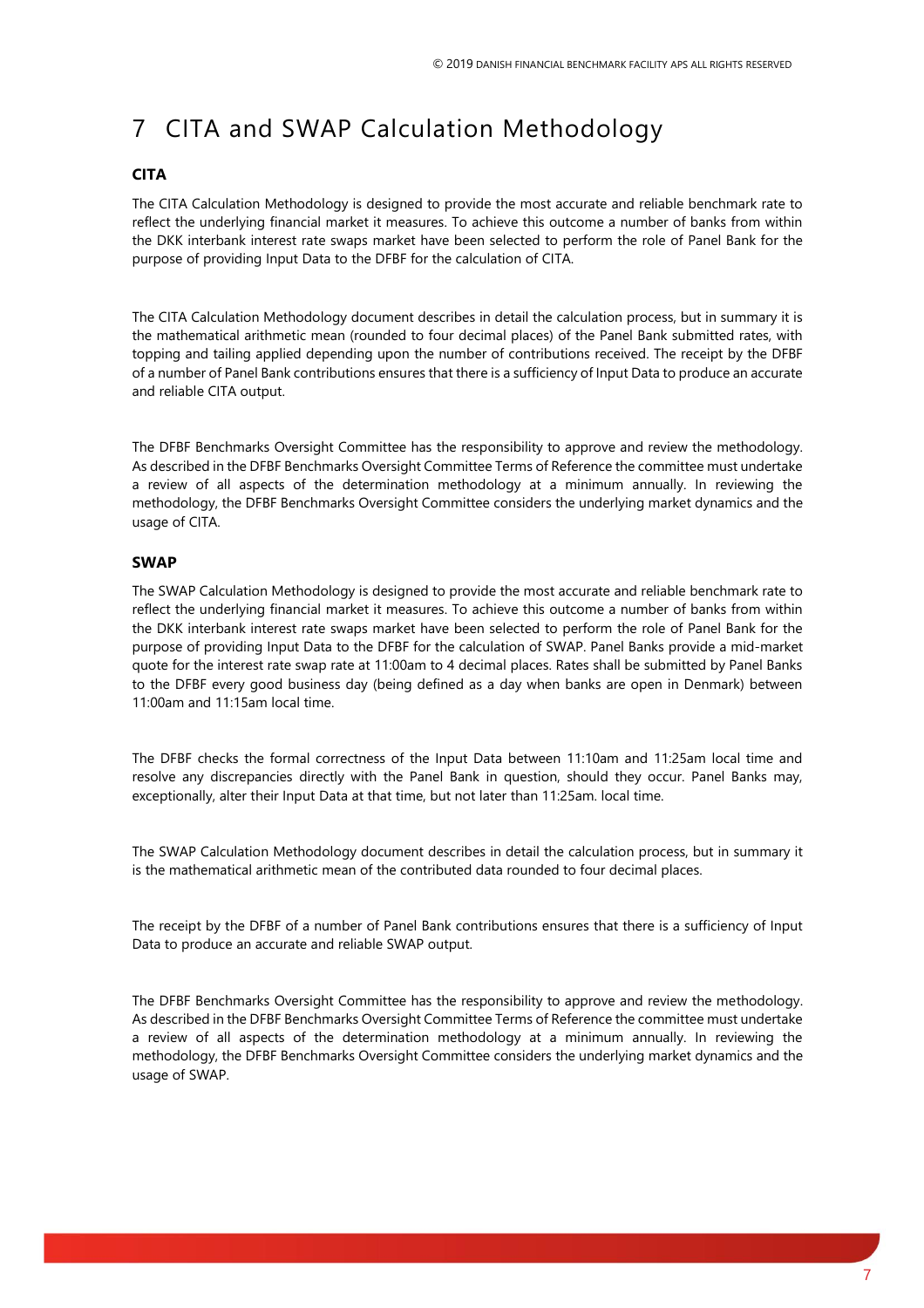## <span id="page-7-0"></span>8 Criteria and procedures used to determine CITA and SWAP

The CITA and SWAP Calculation Methodology documents and the CITA and SWAP Panel Bank Code of Conduct document provide complete information on the criteria and procedures for the calculation of CITA and SWAP. These documents are available on the DFBF website. A summary of the criteria and procedures are provided here for the convenience of readers and in accordance with the requirements of BMR.

#### **CITA**

Panel Banks provide the rate at which they are prepared to offer CITA interest rate swaps at 10:30am, to 3 decimal places. Rates are submitted by Panel Banks to the DFBF every good business day (being defined as a day when banks are open in Denmark), between 10:30am and 10:45am local time.

The DFBF checks the formal correctness of the Input Data between 10:45am and 11:00am local time and resolves any discrepancies directly with the Panel Bank in question, should they occur. Panel Banks may, exceptionally, alter their Input Data at that time, but not later than 10:55am local time.

Panel Banks are to provide Input Data to the DFBF, as follows:

- a) A market quote for the rate at which Panel Banks are prepared to offer CITA interest rate swaps;
- b) Input Data shall contain quotes for the 1, 2, 3, 6, 9 and 12 months' tenors;
- c) Input Data shall take-into account the requirements as specified in Clause 3.3.1 of the CITA and SWAP Panel Bank Code of Conduct;
- d) Each tenor rate shall be a positive or negative number to 3 decimal places, or zero;
- e) Input Data shall be entered into the DFBF Calculating Agent system according to the contribution procedures provided to them by the DFBF

Panel Banks shall apply the following priority of use of input data:

A committed quote at which a Panel Bank is prepared to offer the requested tenors with the standard market Bid/Offer spread, adjusting pricing if required to actual transactions concluded in the market.

CITA shall be calculated for transactions that are to be settled on the second business day following the calculation date, with the act/360 convention.

CITA shall be calculated as the mathematical arithmetic mean rounded to four decimal places for the following maturities: 1 month, 2 months, 3 months, 6 month, 9 months and 12 months maturity:

- a) if the DFBF receives Input Data from eight (8) or more panel banks, the rate for the relevant maturity shall be the arithmetic mean of the rates, net of the two highest and two lowest rates;
- b) if the DFBF receives Input Data from between four (4) and seven (7) panel banks, the rate for the relevant maturity shall be the arithmetic mean of the remaining rates net of the highest and lowest rate;
- c) if the DFBF receives Input Data from three (3) panel banks, the rate for the relevant maturities will be the arithmetic mean of submitted rates
- d) if the DFBF receives Input Data from two (2) panel banks, the shortfall of one contribution from three contributions will be replaced by using the previous day's aggregate benchmark rate for the relevant maturity.
- e) If the DFBF receives Input Data from only one (1) or zero (0) panel banks yesterday's aggregate benchmark rate will be published.

Once announced and published, the CITA rates shall be final subject to the Post Publication Re-determination policy.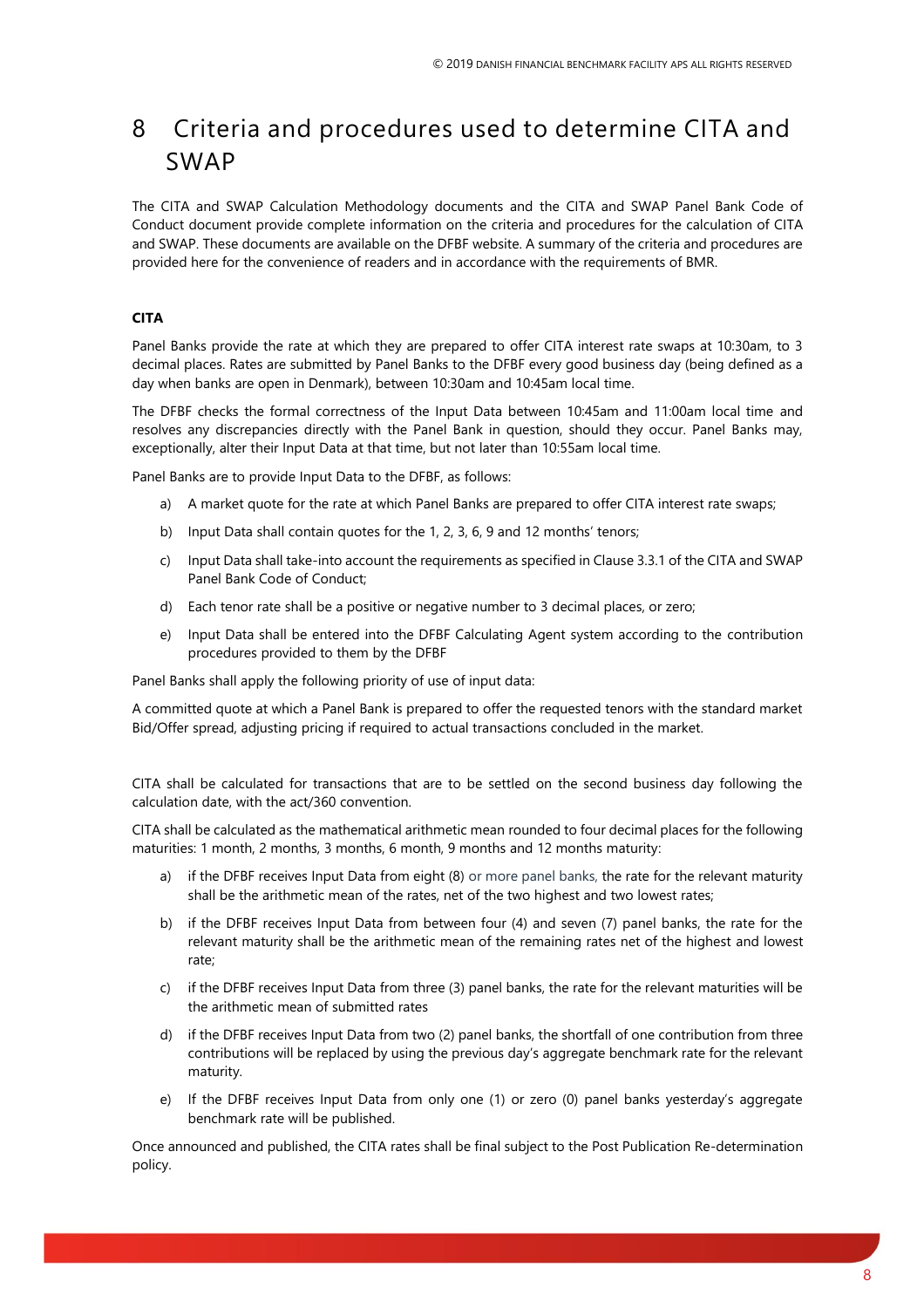This shall not rule out the possibility for the DFBF to publish re-determined CITA rates before 3:00pm local time at the latest, having announced the intention to republish corrected CITA rates by 2:00pm local time.

In the event that the DFBF Business Continuity Plan is initiated the methodology applied for the calculation of CITA will be unchanged.

#### **SWAP**

The Input Data for the calculation of SWAP is based on a mid-market quote for the rate at 11:00am, to 4 decimal places. Rates shall be submitted by Panel Banks to the DFBF every good business day (being defined as a day when banks are open in Denmark), between 11:00am and 11:15am local time.

The DFBF shall check the formal correctness of the Input Data between 11:10am and 11:25am local time and resolve any discrepancies directly with the Panel Bank in question, should they occur. Panel Banks may, exceptionally, alter their Input Data at that time, but not later than 11:25am local time.

The calculation of SWAP shall take place at 11:30am local time.

Panel Banks are to provide Input Data to the DFBF, as follows:

- a) A mid-market quote for the stipulated interest rate swap maturities priced against 6 months CIBOR;
- b) Input Data should contain quotes for the 2 years, 3 years, 4 years, 5 years, 6 years, 7 years, 8 years, 9 years and 10 years maturities;
- c) Input Data should take-into account the requirements as specified in the CITA and SWAP Panel Bank Code of Conduct;
- d) Each tenor shall be positive or negative to 4 decimal places, or zero;
- e) Input Data will be entered into the DFBF Calculating Agent system according to Contribution Procedures provided to them by the DFBF;
- f) Input Data will be required from Panel Banks each day on which commercial banks are open for general business in Denmark.

The priority of use of input data shall be as follows:

A mid-market quote for the requested tenors based on a committed price, adjusting pricing if required to actual transactions concluded in the market.

SWAP shall be calculated for transactions that are to be settled on the second business day following the calculation date, with the 30/360 day-count convention.

SWAP shall be calculated as the mathematical arithmetic mean rounded to four decimal places for the following maturities: 2 years, 3 years, 4 years, 5 years, 6 years, 7 years, 8 years, 9 years and 10 years' maturity, in the following manner:

- a) if the DFBF receives Input Data from eight or more Panel Banks, the rate for the relevant maturity shall be the arithmetic mean of the rates, net of the two highest and two lowest rates;
- b) if the DFBF receives Input Data from between four and seven Panel Banks, the rate for the relevant maturity shall be the arithmetic mean of the remaining rates net of the highest and lowest rate;
- c) if the DFBF receives Input Data from three Panel Banks, the rate for the relevant maturities will be the arithmetic mean of submitted rates
- d) if the DFBF receives Input Data from two Panel Banks, the shortfall of one contribution from three contributions will be replaced by using the previous day's aggregate benchmark rate for the relevant maturity.
- e) If the DFBF receives Input Data from only one or zero Panel Banks yesterday's aggregate benchmark rate will be published.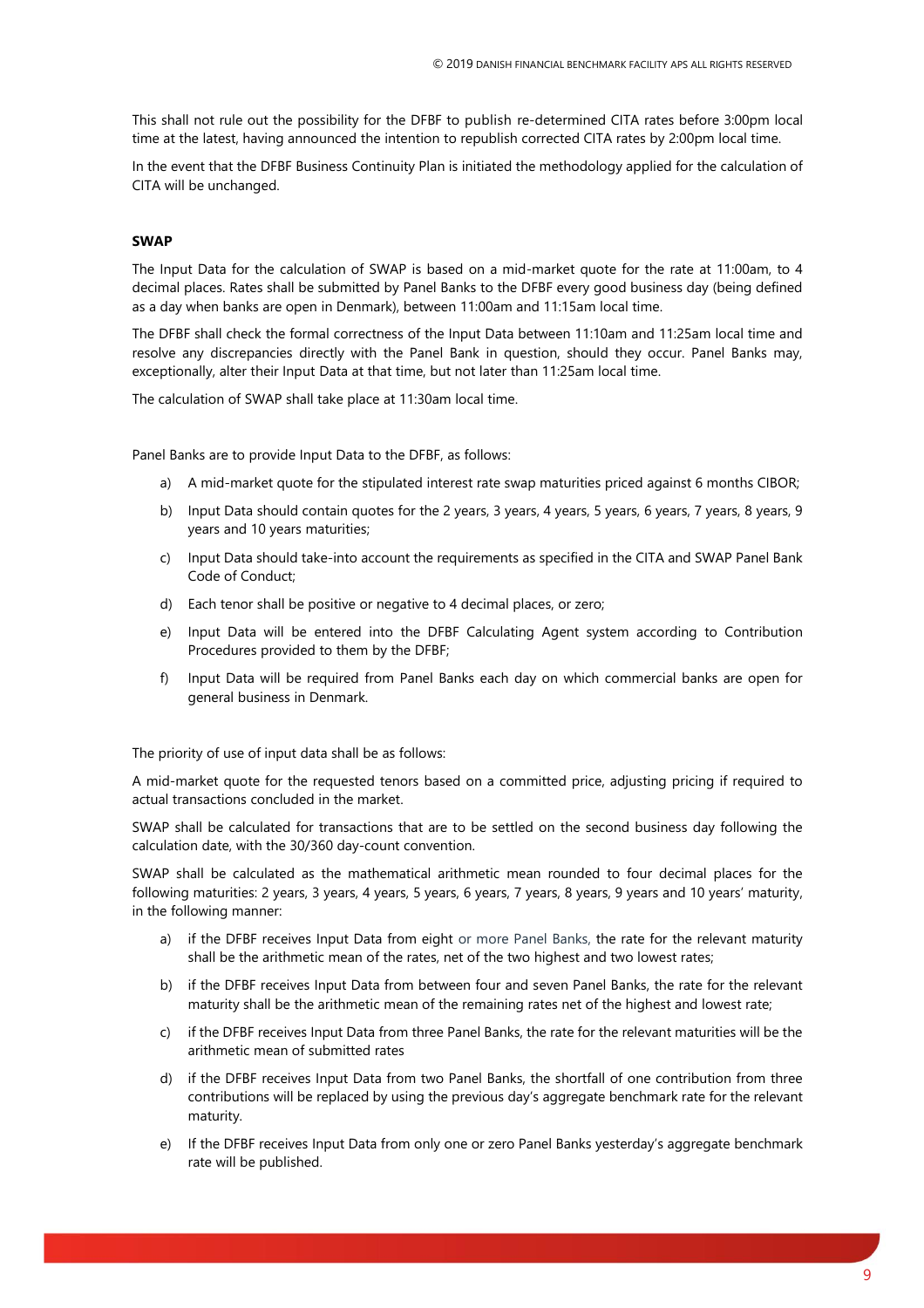Once announced and published, the SWAP rates shall be final, subject to the post Publication Redetermination policy.

This shall not rule out the possibility for the DFBF to publish a re-determined SWAP rate before 3:00pm local time at the latest, having announced the intention to republish corrected SWAP by 2:00pm local time.

In the event that the DFBF Business Continuity Plan is initiated the methodology applied for the calculation of SWAP will be unchanged.

#### **Adjustments to Input Data**

Panel Banks may adjust their Input Data to correctly reflect the Benchmark's definition, by application of the following criteria:

a) proximity of transactions to the time of provision of the Input Data and the impact of any market events between the time of the transactions and the time of the provision of the Input Data;

b) interpolation or extrapolation from transactions data;

c) adjustments to reflect changes in the credit standing of the Panel Banks and other market participants

d) if correlated market transactions are used in the determination of a submission, then the Panel Bank should apply a method of calculating their equivalence to the underlying market.

### <span id="page-9-0"></span>9 Expert judgement

DFBF does not exercise any expert judgement or discretion in the determination of CITA and SWAP.

Rules which govern any exercise of expert judgement and ex-post evaluation process of any discretion of Panel Banks are described in the CITA & SWAP Panel Bank Code of Conduct.

### <span id="page-9-1"></span>10 Public consultation and material changes

The DFBF has developed procedures for the review of the Benchmarks' methodology. In circumstances where a material review of the Benchmarks is being considered, the DFBF will conduct a public consultation to gather feedback from key stakeholders, including users of the Benchmarks. Users will be advised that any proposed change or cessation of the benchmark(s) may have an impact on financial contracts and instruments that reference said benchmark(s) and/or the measurement of other related financial products.

The DFBF has developed a Consultation Policy, which describes the circumstances under which a consultation will be undertaken and the process applicable for the conduct of a consultation. The policy is a public document available on the DFBF website at www.dfbf.dk.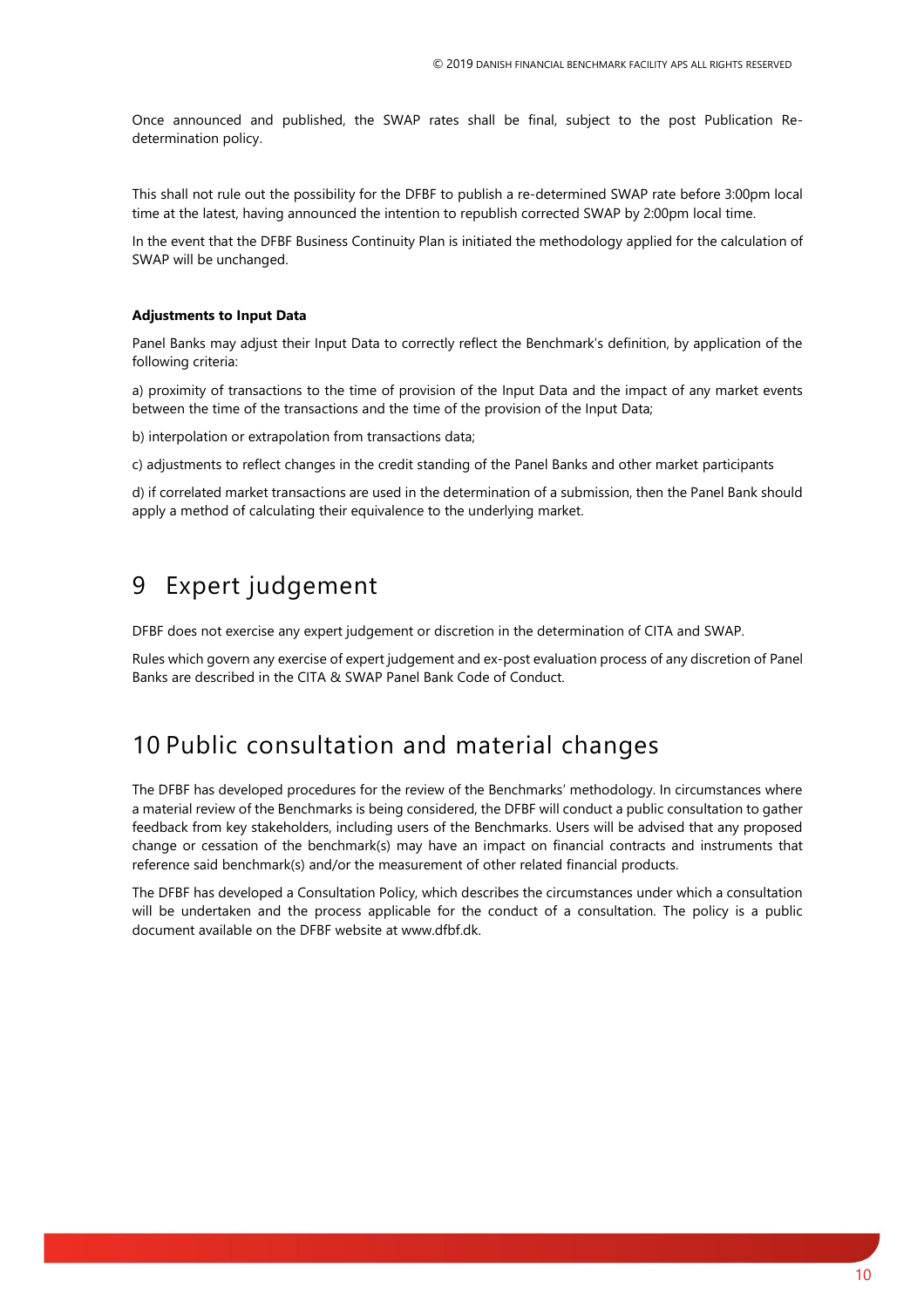## <span id="page-10-0"></span>11 Transition or the cessation of the Benchmarks

The Benchmarks have very few appropriate substitutes, and in the event that it ceased to be provided or was to become no longer fully representative of the underlying market there may be degrees of adverse impact on market integrity and financial stability.

The DFBF has developed clear written policies and procedures to address the need for the possible transition or cessation of the Benchmarks, which could be the result of market structural change, product definition change, or any other condition which could make the Benchmarks no longer representative of the underlying market it measures. These policies and procedures are proportionate to the estimated breadth and depth of contracts and financial instruments that reference the Benchmarks and the economic and financial stability impact that might result from the cessation of the benchmark.

The DFBF has considered the views of stakeholders in determining what policies and procedures are appropriate for the Benchmarks.

## <span id="page-10-1"></span>12 Transition

The DFBF provides the Benchmarks to users on the basis that there are a number of factors that may affect the production of the benchmark, including factors outside the control of the DFBF. Users are made aware that, while the DFBF has developed business continuity plans and fall-back provisions for the production of the Benchmarks, they should have in place their own fall-back provisions in the case that there was a material change in the nature of the Benchmarks.

The DFBF Board is responsible for the DFBF Transition Policy and will take into consideration recommendations regarding the policy or any actions associated with the policy, made by the DFBF Oversight Committee.

The DFBF Board will consider several issues in relation to this policy, including;

- Criteria for selection of credible alternate benchmarks
- Practicality of operating parallel benchmarks
- Procedures if no alternate benchmark is available
- Stakeholder engagement for any transition arrangements
- DFBF's inability for any reason to continue to operate as the administrator of the Benchmarks leading to the cessation of the benchmark.

### <span id="page-10-2"></span>13 Cessation

The DFBF Cessation Policy outlines the processes that the DFBF will undertake in the case that there is a requirement for the cessation of the Benchmarks in entirety or any individual tenor. The scope of the policy is only for the cessation of a tenor or the entire benchmark and does not include the transition to alternate benchmarks which is covered in the DFBF Transition Policy.

The key steps that the DFBF will undertake regarding cessation of the Benchmarks are;

- Consult and assess
- Decision to cease calculation of the benchmark or an individual tenor
- Inform users
- Implement a process of cessation

Potential reasons for discontinuation may include;

- Change in the underlying market that the Benchmarks represent
- Regulatory action
- Lack of demand for the benchmark generally by stakeholders
- Inability of the DFBF to produce the Benchmarks for commercial or logistical reasons i.e. inability to obtain sufficient input data from Panel Banks
- Cessation of the DFBF as an entity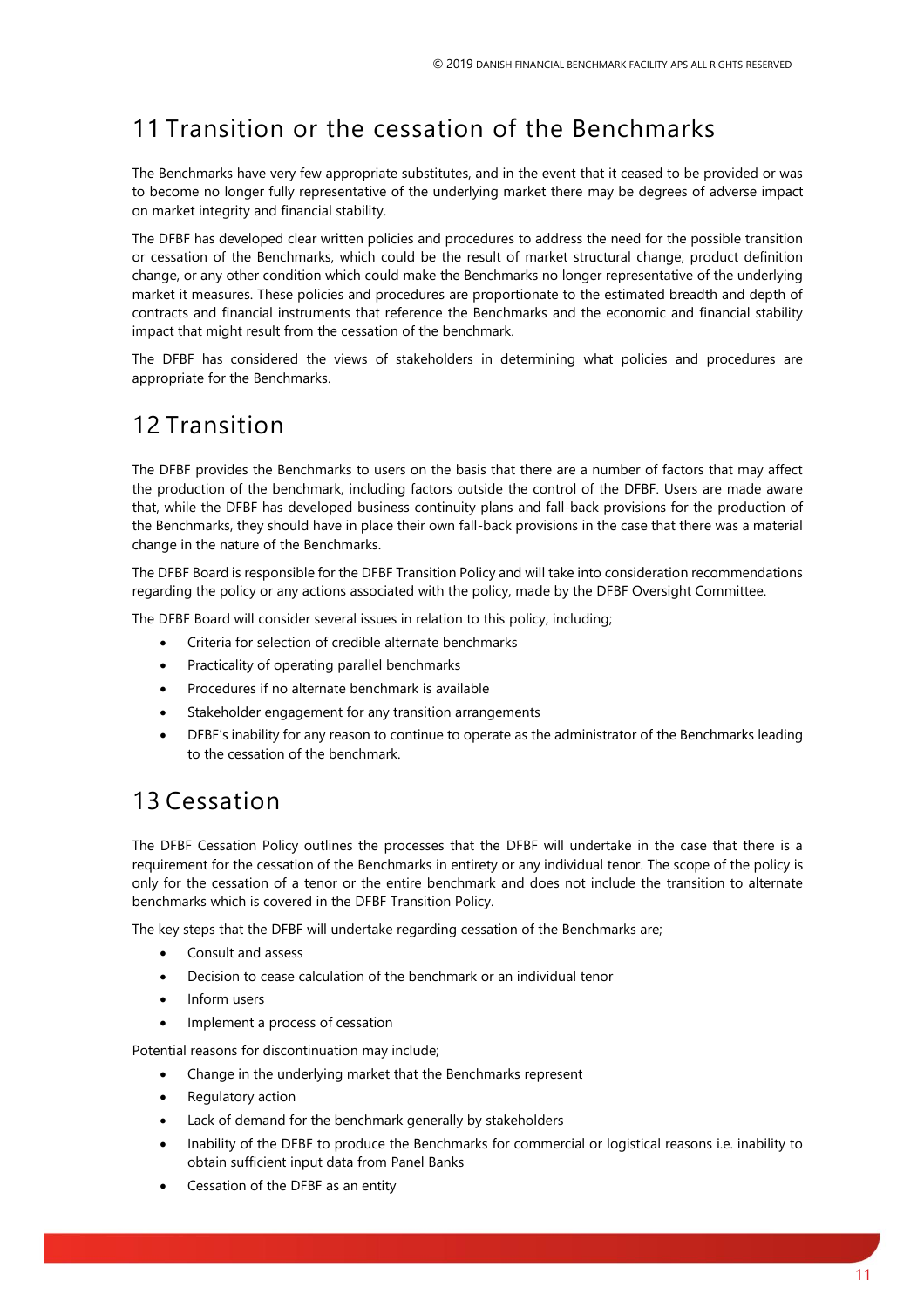Should the decision be taken to implement the cessation of the Benchmarks, or individual tenors, the DFBF will consider a range of factors prior to informing the market of a cessation. Consideration will be given to:

- Sufficient notice to stakeholders of the cessation date and the timing of the cessation
- Any transition measures that can be implemented
- Stakeholder engagement and the timing required for them to consider alternative options, modify documentation, seek legal and compliance advice and modify any materials referencing the Benchmarks
- Identification of alternate benchmarks and plans for migration

Once these issues have been considered, the DFBF will notify the market via press release, its website and other communication tools, including details of the cessation and any other information that would assist stakeholders to understand and take appropriate action.

<span id="page-11-0"></span>The Transition and Cessation policies will be made available to stakeholders upon request to the DFBF.

### 14 Procedures for dealing with errors in input data

The Post Publication Re-Determination Policy details the procedures for reviewing a published rate in circumstances where DFBF personnel, Panel Bank employees or any end-user of the Benchmarks believes that a published rate may be materially incorrect. The policy is publicly available on the DFBF's website.

### <span id="page-11-1"></span>15 Explanation of how ESG factors are reflected

| SECTION 1 - CONSIDERATION OF ESG FACTORS                                                                                                                                                                                                                                                                                                                                                                                                                                                                                                                                                                                                                                                                                                                                                       |                                                   |  |
|------------------------------------------------------------------------------------------------------------------------------------------------------------------------------------------------------------------------------------------------------------------------------------------------------------------------------------------------------------------------------------------------------------------------------------------------------------------------------------------------------------------------------------------------------------------------------------------------------------------------------------------------------------------------------------------------------------------------------------------------------------------------------------------------|---------------------------------------------------|--|
| <b>Item 1.</b> Name of the benchmark administrator.                                                                                                                                                                                                                                                                                                                                                                                                                                                                                                                                                                                                                                                                                                                                            | Danish Benchmark Financial<br><b>Facility ApS</b> |  |
| Item 2. Type of benchmark or family of benchmarks. Choose the relevant<br>underlying asset from the list provided in Annex II of CDR (EU) 2020/1816                                                                                                                                                                                                                                                                                                                                                                                                                                                                                                                                                                                                                                            | Other                                             |  |
| Item 3. Name of the benchmark or family of benchmarks.                                                                                                                                                                                                                                                                                                                                                                                                                                                                                                                                                                                                                                                                                                                                         | CITA and SWAP                                     |  |
| Item 4. Are there in the portfolio of the benchmark administrator any EU<br>Climate Transition Benchmarks, EU Paris-aligned Benchmarks, benchmarks<br>that pursue ESG objectives or benchmarks that take into account ESG<br>factors?                                                                                                                                                                                                                                                                                                                                                                                                                                                                                                                                                          | <b>NO</b>                                         |  |
| <b>Item 5</b> . Does the benchmark or family of benchmarks pursue ESG objectives?                                                                                                                                                                                                                                                                                                                                                                                                                                                                                                                                                                                                                                                                                                              | <b>NO</b>                                         |  |
| <b>Item 6.</b> Where the response to Item 5 is positive, provide below the details N/A<br>(score) in relation to the ESG factors listed in Annex II for each family o<br>benchmarks at aggregated level. The ESG factors shall be disclosed at ar<br>aggregated weighted average value at the level of the family of benchmarks                                                                                                                                                                                                                                                                                                                                                                                                                                                                |                                                   |  |
| <b>Item 7.</b> Where the response to Item 5 is positive, provide below the details N/A<br>(score) for each benchmark, in relation to the ESG factors listed in Annex II<br>depending on the relevant underlying asset concerned. Alternatively, all o<br>this information may be provided in the form of a hyperlink to a website of<br>the benchmark administrator included in the benchmark statement. The<br>information on the website shall be easily available and accessible<br>Benchmark administrators shall ensure that information published on their<br>website remains available for five years. The score of the ESG factors shall no<br>be disclosed for each constituent of the benchmark, but shall be disclosed at<br>an aggregated weighted average value of the benchmark. |                                                   |  |
| <b>Item 8.</b> Data and standards used                                                                                                                                                                                                                                                                                                                                                                                                                                                                                                                                                                                                                                                                                                                                                         | N/A                                               |  |
| SECTION 2 - ADDITIONAL DISCLOSURE REQUIREMENTS FOR EU CLIMATE<br>TRANSITION AND EU PARIS-ALIGNED BENCHMARKS                                                                                                                                                                                                                                                                                                                                                                                                                                                                                                                                                                                                                                                                                    | N/A                                               |  |